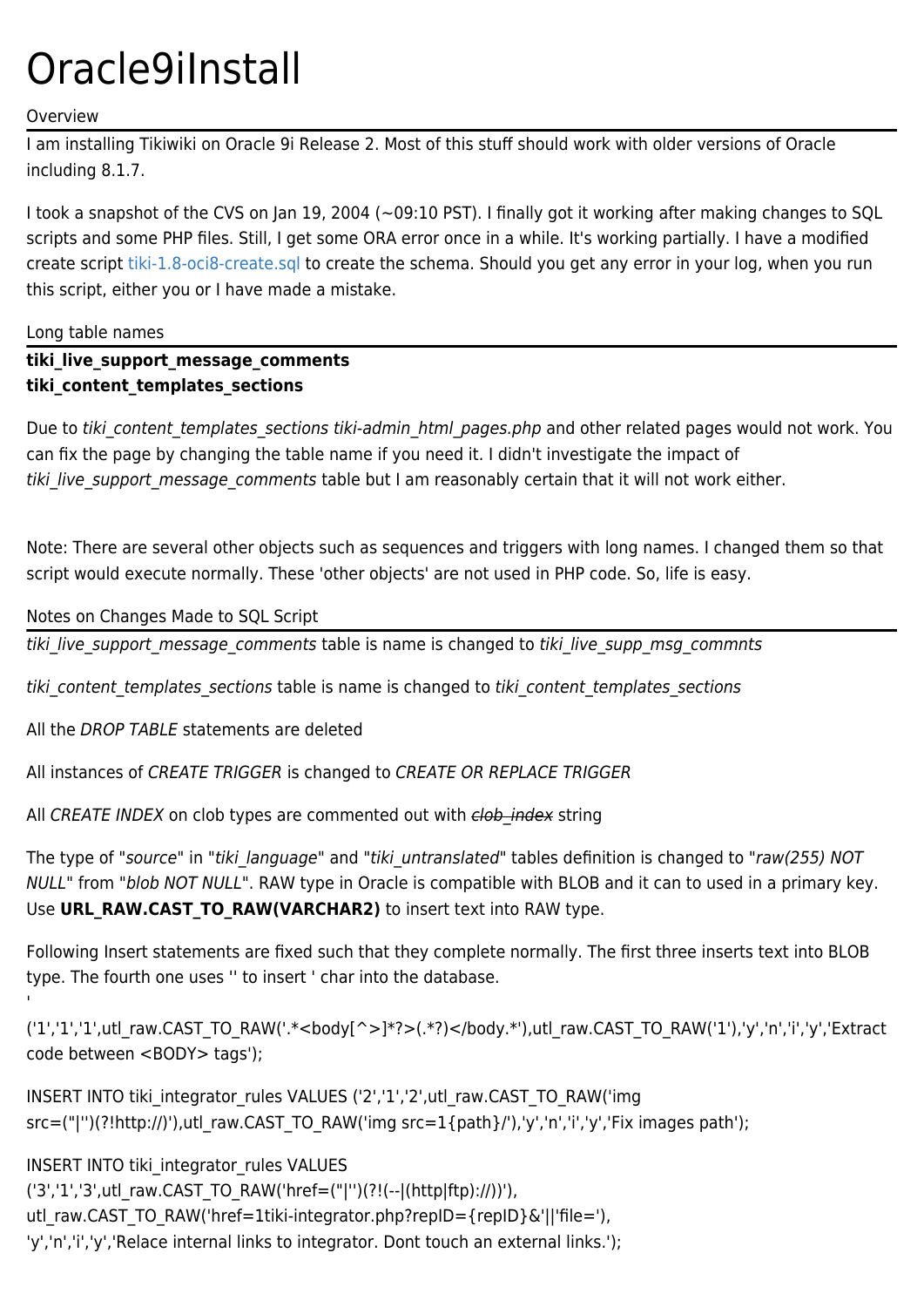INSERT INTO tiki\_quicktags (taglabel,taginsert,tagicon) VALUES ('italic','''''text''''','images/ed\_format\_italic.gif');

# Drop Schema Objects

You could use drop user tikischema cascade to drop the entire schema. If you don't have DBA privileges. Then you can run [tiki-1.8-oci8-drop.sql](http://tikiwiki.org/tiki-download_wiki_attachment.php?attId=161) script to drop the schema objects. Again, you should not get any error in your log. If you get either you are in error.

### PHP Files Changes:

This is work in progress. I got the workflow run quite smoothly after making huge amount of chnages to some files. To apply patch, unzip the file to the root of of your wiki installation. [Click here](http://tikiwiki.org/tiki-download_wiki_attachment.php?attId=164) to download the patch.

#### Known issues

I will post any errors I encounter beyond this patch here.

# **Search (using search\_new) doesn't work. Always returns zero hits.**

# **Attach files in Wiki pages doesn't work.**

Warning: oci8 error: ORA-01465: invalid hex number in query: insert into "tiki\_wiki\_attachments"("page","filename","filesize","filetype","data","created","downloads","user","comment"," path") values(:0,:1,:2,:3,:4,:5,0,:6,:7,:8)

# **Uploading files to File gallery fails with similar error.**

Warning: oci8 error: ORA-01465: invalid hex number in query:

insert into

"tiki\_files"("galleryId","name","description","filename","filesize","filetype","data","user","created","downloads"," path","hash") values(:0,:1,:2,:3,:4,:5,:6,:7,:8,:9,:10,:11)

# **PDF Generation of Pages Fails**

Notice: Undefined index: notin in wiki\lib\htmlparser\htmlparser.inc on line 393

Warning: Cannot modify header information - headers already sent by (output started at wiki\lib\htmlparser\htmlparser.inc:393) in wiki\lib\pdflib\class.pdf.php on line 1916

Warning: Cannot modify header information - headers already sent by (output started at wiki\lib\htmlparser\htmlparser.inc:393) in wiki\lib\pdflib\class.pdf.php on line 1917

Warning: Cannot modify header information - headers already sent by (output started at wiki\lib\htmlparser\htmlparser.inc:393) in wiki\lib\pdflib\class.pdf.php on line 1919

# Suggested Changes

value field in tiki tracker item fields table could be changed to VARCHAR2(4000) since it appears in the where clause of some queries. It's fixed such that Preferences work. I have implemented a hack by using to char(CLOB) in the patch.

In certain quries inside Workflow lib PHPs, I ran into ORA-00918: column ambiguously defined in query. It was an interesting problem to fix since I didn't get the same error when I ran the queries using SQLPlus. After a while, I figured out the subtle reason well articulated in at [this page](http://testdrive.mapinfo.com/TECHSUPP/MIPROD.NSF/0/8938773e6ced20a985256ac3005d344b?OpenDocument). I renamed the duplicate variables with 'varname\_' and the error was gone. I can't explain why there is no error when SQLPlus was used. It could be the difference between OCI used by PHP and SQLPlus.